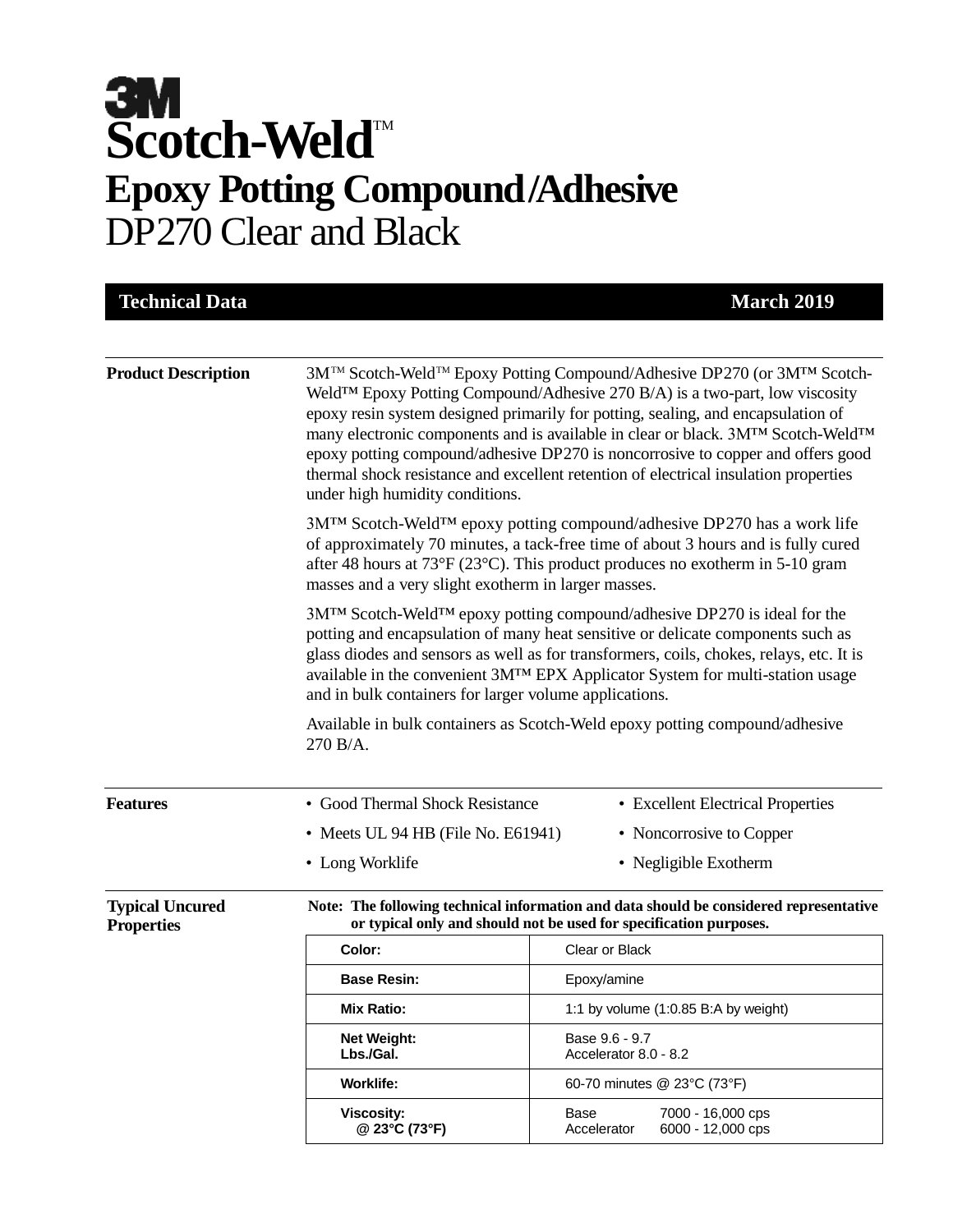DP270 Clear and Black

| <b>Typical Cured</b><br><b>Properties</b> | Note: The following technical information and data should be considered representative<br>or typical only and should not be used for specification purposes. |                                                                 |  |
|-------------------------------------------|--------------------------------------------------------------------------------------------------------------------------------------------------------------|-----------------------------------------------------------------|--|
|                                           | <b>Physical:</b><br>Color                                                                                                                                    | Clear or Black                                                  |  |
|                                           |                                                                                                                                                              |                                                                 |  |
|                                           | Refractive Index @ 25°C (77°C)                                                                                                                               | <b>Clear 1.656</b>                                              |  |
|                                           | <b>Cure Shrinkage</b>                                                                                                                                        | .08%                                                            |  |
|                                           | Shore D Hardness<br>(ASTM D-2240)                                                                                                                            | 83                                                              |  |
|                                           | Tack-free Time                                                                                                                                               | Approx. 3 hrs. @ 23°C (73°F)                                    |  |
|                                           | UL Rating                                                                                                                                                    | 94 HB (File No. E61941)                                         |  |
|                                           | <b>Cure Time</b>                                                                                                                                             | 48 hrs. @ 23°C (73°F)                                           |  |
|                                           | Thermal:                                                                                                                                                     |                                                                 |  |
|                                           | Weight Loss by TGA (in air)                                                                                                                                  | 1% @ 122°C (252°F)<br>5% @ 175°C (347°F)<br>10% @ 210°C (410°F) |  |
|                                           | Thermal Coefficient of Expansion by TMA<br>Below Tg                                                                                                          | 80 x 10-6 units/unit/°C<br>5-30°C range (10-86°F range)         |  |
|                                           | Above Tg                                                                                                                                                     | 180 x 10-6 units/unit/°C<br>60-125°C range (140-257°F)          |  |
|                                           | Glass Transition Temperature by DSC<br>Onset<br>Mid-Point                                                                                                    | 43°C (109°F)<br>49°C (120°F)                                    |  |
|                                           | <b>Thermal Conductivity</b><br>(@ 110°F on .250" samples)<br>BTU - ft./ft. <sup>2</sup> - hr. - °F<br>Cal./sec. - cm - °C<br>Watt/m - °C                     | .103<br>$.426 \times 10^{3}$<br>.177                            |  |
|                                           | <b>Thermal Shock Resistance</b><br>Potted Washer Olyphant Test<br>3M Test Method C-3174<br>+100°C (air) to -50°C (liquid)                                    | Pass 5 Cycles without cracking                                  |  |
|                                           | <b>Electrical:</b>                                                                                                                                           |                                                                 |  |
|                                           | <b>Dielectric Constant</b><br>(ASTM D-150)                                                                                                                   | 3.5 @ 1 KHz @ 23°C (73°F)                                       |  |
|                                           | <b>Dissipation Factor</b><br>(ASTM D-150)                                                                                                                    | .018 @ 1 KHz @ 23°C (73°F)                                      |  |
|                                           | Dielectric Strength<br>(ASTM D-149)                                                                                                                          | 850 volts/mil                                                   |  |
|                                           | <b>Volume Resistivity</b><br>(ASTM D-257)                                                                                                                    | 4.1 x 10 <sup>14</sup> ohm-cm                                   |  |
|                                           | <b>Insulation Resistance</b><br>(.8 mm/.8 mm comb pattern on FR-4)<br>60°C/96% R.H./100 volts d.c.)<br>Initial<br>1000 hrs.                                  | $3 \times 10^{13}$ ohms<br>2 x 10 <sup>11</sup> ohms            |  |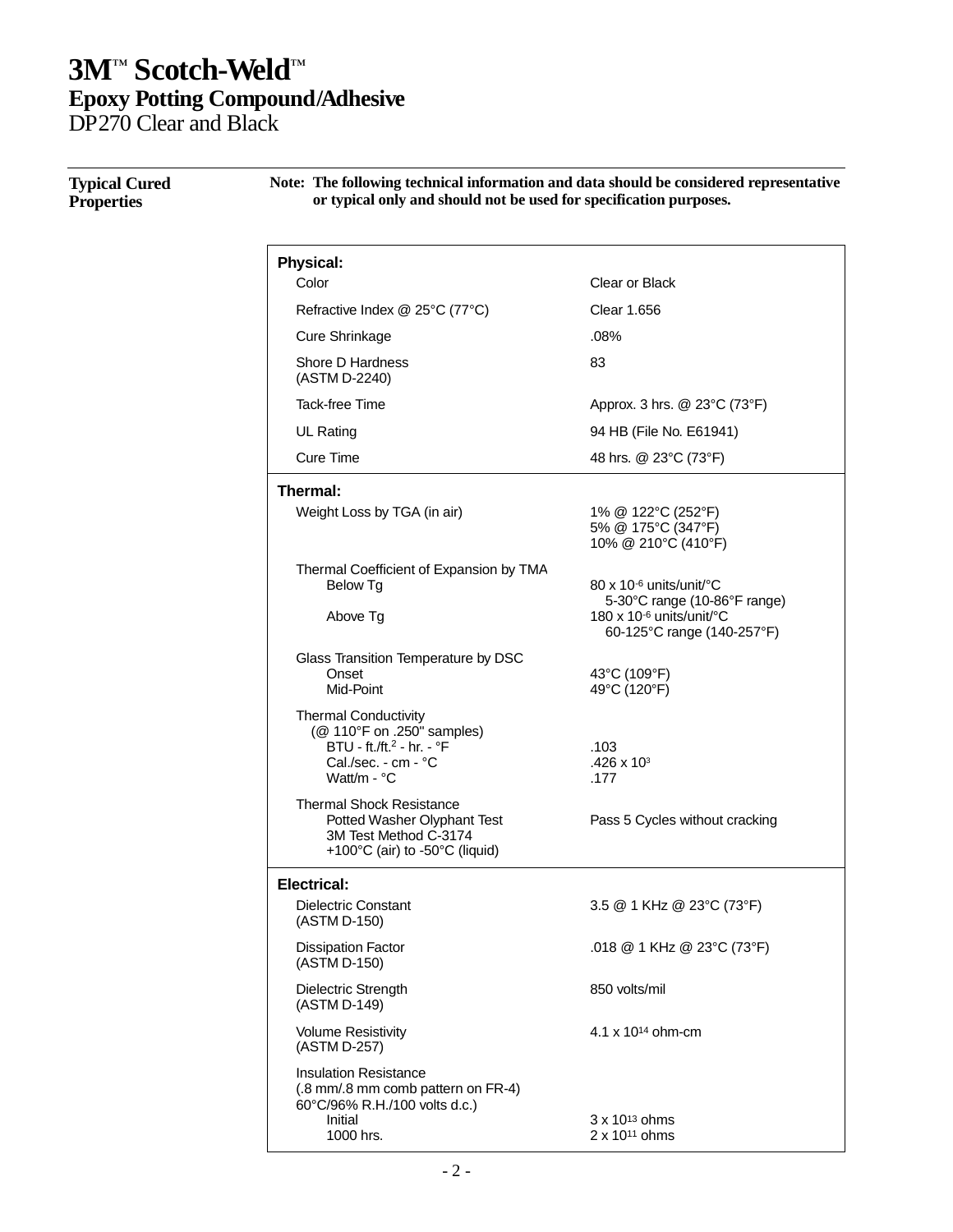DP270 Clear and Black

**Additional Electrical Properties Note: The following technical information and data should be considered representative or typical only and should not be used for specification purposes.**



**Insulation Resistance** .8 mm/.8 mm Comb Pattern 60°C (140°F)/95% RH/100 V d.c.

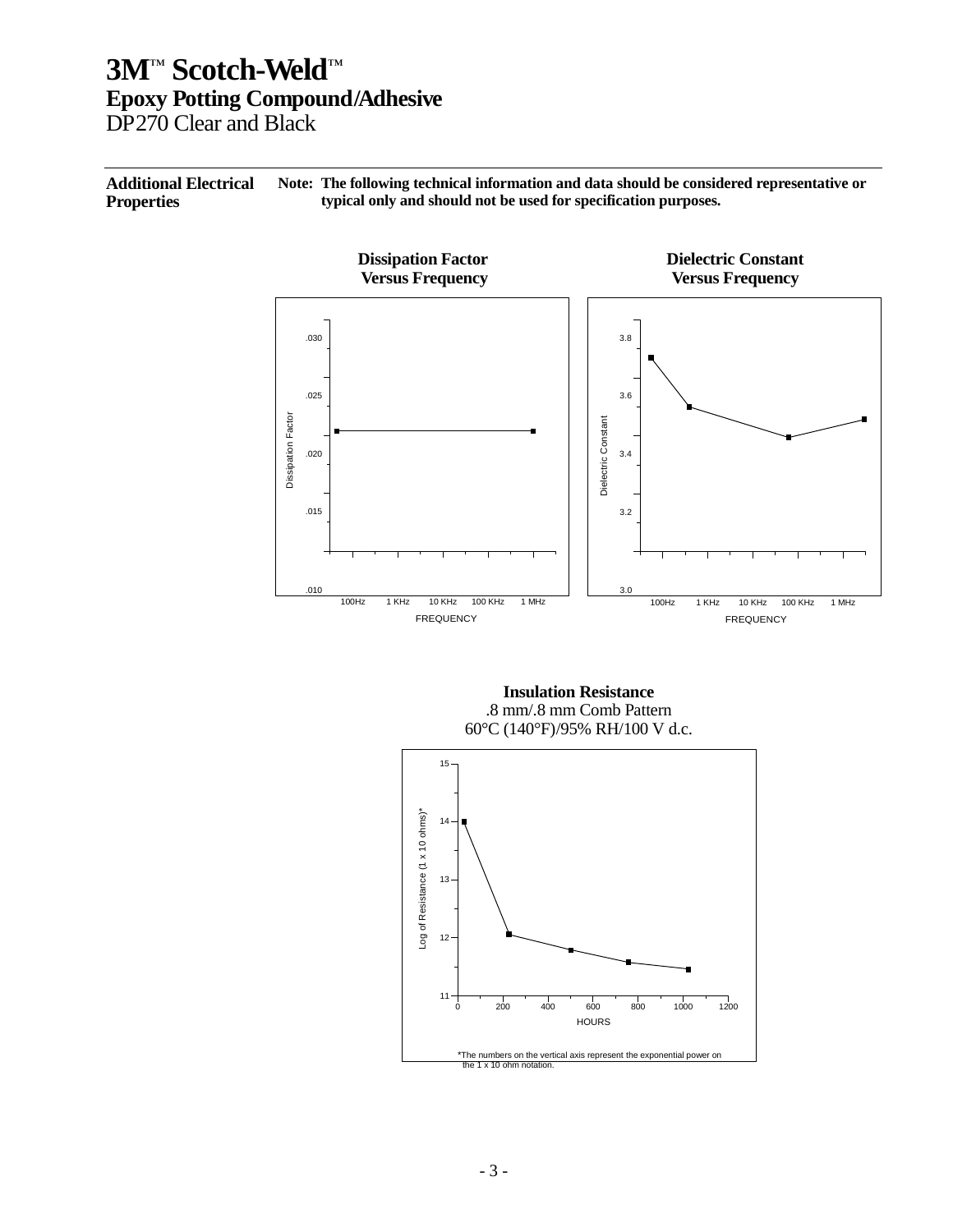### **3M**™ **Scotch-Weld** ™ **Epoxy Potting Compound/Adhesive** DP270 Clear and Black

**Typical Cured Properties** *(continued)* **Note: The following technical information and data should be considered representative or typical only and should not be used for specification purposes. Corrosion:** Per ASTM D-3482 (35°C/95°F/96% R.H./45V d.c./15 days) Pass - No copper corrosion Per 3M Test Method C-708 (45°C/113°F/96% R.H./250V d.c./5 days) Pass - No copper corrosion<br>(65°C/149°F/96% R.H./250V d.c./4 days) Pass - No copper corrosion (65°C/149°F/96% R.H./250V d.c./4 days) Per Mil S-46163<br>(10 days/50% R.H./23°C/73°F) Pass - No aluminum, brass or steel discoloration or corrosion **Solvent Resistance:** (Visual check after immersion in specified solvent at 23°C (73°F) Acetone 1 Hour **B** 1 Month **C** Isopropyl Alcohol **A B** Freon TF **A A** Freon TMC **B C** 1,1,1-Trichloroethane **A C** RMA Flux **A B** Key: **A** - Unaffected **B** - Slight Attack **C** - Moderate/Severe Attack

#### **Typical Adhesive Performance Characteristics**

#### **Note: The following technical information and data should be considered representative or typical only and should not be used for specification purposes.**

Although 3M™ Scotch-Weld™ Epoxy Potting Compound/Adhesive DP270 and 270 B/A can be used for many potting and encapsulation applications, they can also be used as adhesives. The following shows typical shear and peel values determined on several common substrates:

#### **Overlap Shear Adhesion (ASTM D-1002-72)**

|                           | <b>Curing Conditions</b><br>7 days/73°F (23°C)                 |                                               |
|---------------------------|----------------------------------------------------------------|-----------------------------------------------|
| Alum./Alum. (etched)      | $@-67^{\circ}F(-55^{\circ}C)$<br>@73°F (23°C)<br>@180°F (82°C) | 1200-1250 psi<br>2450-2500 psi<br>300-350 psi |
| FR-4/FR-4 (MEK Wiped)     | @73°F (23°C)                                                   | 1750-1800 psi                                 |
| Copper/Copper (MEK Wiped) | @73°F (23°C)                                                   | 1700-1750 psi                                 |

#### **90° T-Peel Adhesion (ASTM D-1876-61T)**

| Alum./Alum. (etched) | (230C)<br>@73°F | piw |
|----------------------|-----------------|-----|
|----------------------|-----------------|-----|

#### **Compression Strength (ASTM D-695-68T)**

| Scotch-Weld epoxy potting compound/adhesive<br>DP270 Clear and Black | @73°F (23°C) | 8100 psi |
|----------------------------------------------------------------------|--------------|----------|
|                                                                      |              |          |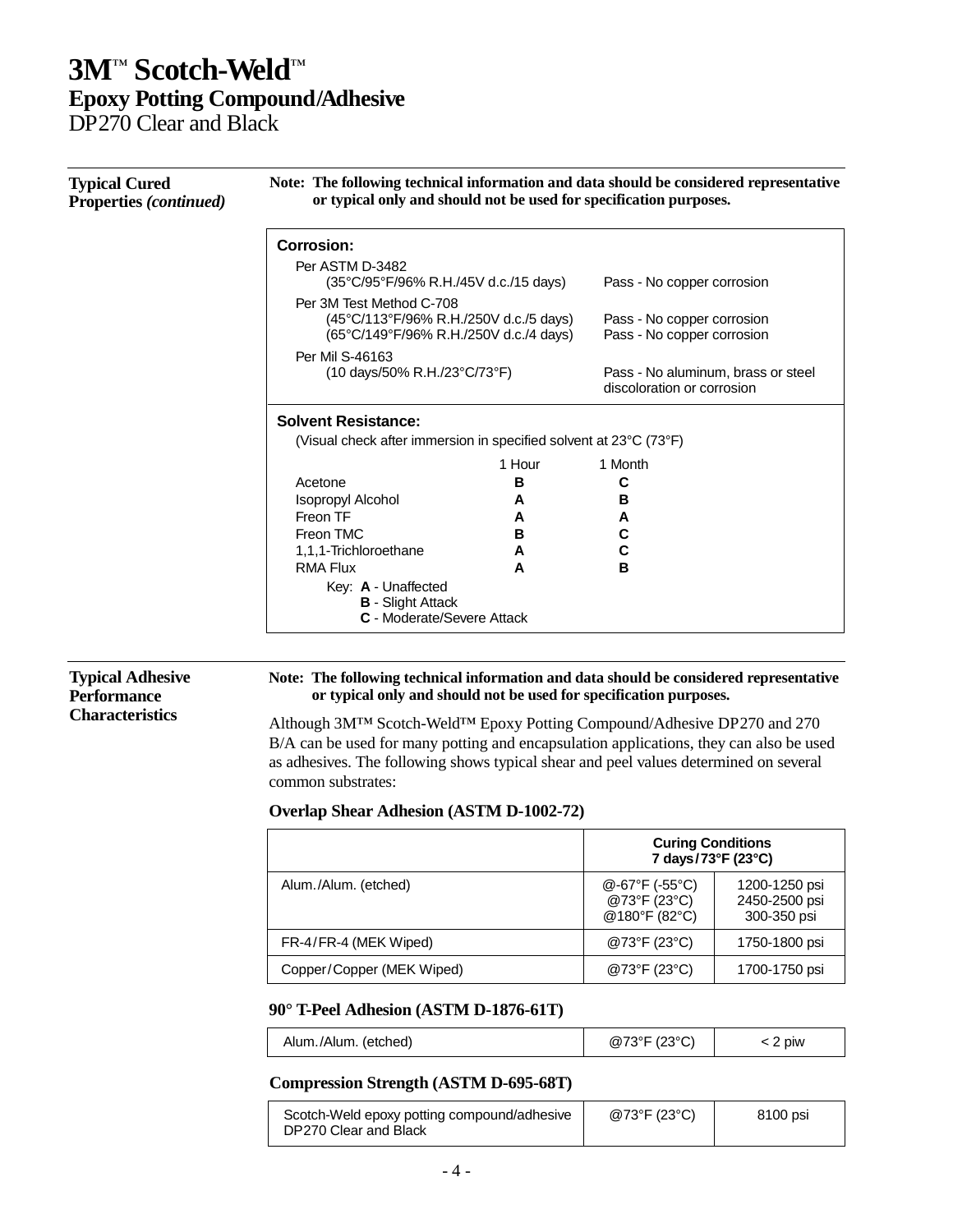DP270 Clear and Black

#### **3M**™ **EPX Pneumatic Applicator Delivery Rates**

#### **200 ml Applicator – Maximum Pressure 58 psi**

| Adhesive*                                                       | 6mm Nozzle<br>gms/minute | 10mm Nozzle<br>gms/minute |
|-----------------------------------------------------------------|--------------------------|---------------------------|
| 3M™ Scotch-Weld™ Epoxy Potting<br>Compound/Adhesive DP270 Black | 38.2                     | 148.8                     |

#### **48.5/50 ml Applicator – Maximum Pressure 50 psi**

| Adhesive*                                                       | 1/4 in. Nozzle<br>gms/minute |
|-----------------------------------------------------------------|------------------------------|
| 3M™ Scotch-Weld™ Epoxy Potting<br>Compound/Adhesive DP270 Clear | 75.6                         |
| Scotch-Weld epoxy potting<br>compound/adhesive DP270 Black      | 68.6                         |

**\***Tests were run at a temperature of 70°F ± 2°F (21°C ± 1°C) and at maximum applicator pressure.

#### **Handling/Curing Information**

#### **Directions for Use**

- 1. For high strength structural bonds, paint, oxide films, oils, dust, mold release agents and all other surface contaminants must be completely removed. However, the amount of surface preparation directly depends on the required bond strength and the environmental aging resistance desired by user. For specific surface preparations on common substrates, see the section on surface preparation.
- 2. These products consist of two parts.

#### **Mixing**

#### **For Duo-Pak Cartridges**

3M™ Scotch-Weld™ epoxy potting compound/adhesive DP270 Clear and Black are supplied in a dual syringe plastic duo-pak cartridge as part of the 3M™ EPX Applicator systems. To use, simply insert the duo-pak cartridge into the EPX applicator and start the plunger into the cylinders using light pressure on the trigger. Next, remove the duo-pak cartridge cap and expel a small amount of adhesive to be sure both sides of the duo-pak cartridge are flowing evenly and freely. If mixing of Part A and Part B is desired, attach the EPX applicator mixing nozzle to the duo-pak cartridge and begin dispensing the adhesive. For hand mixing, expel the desired amount of material and mix thoroughly to obtain a uniform color.

#### **For Bulk Containers**

Mix thoroughly by weight or volume in the proportions specified in the typical uncured properties section to obtain a uniform color.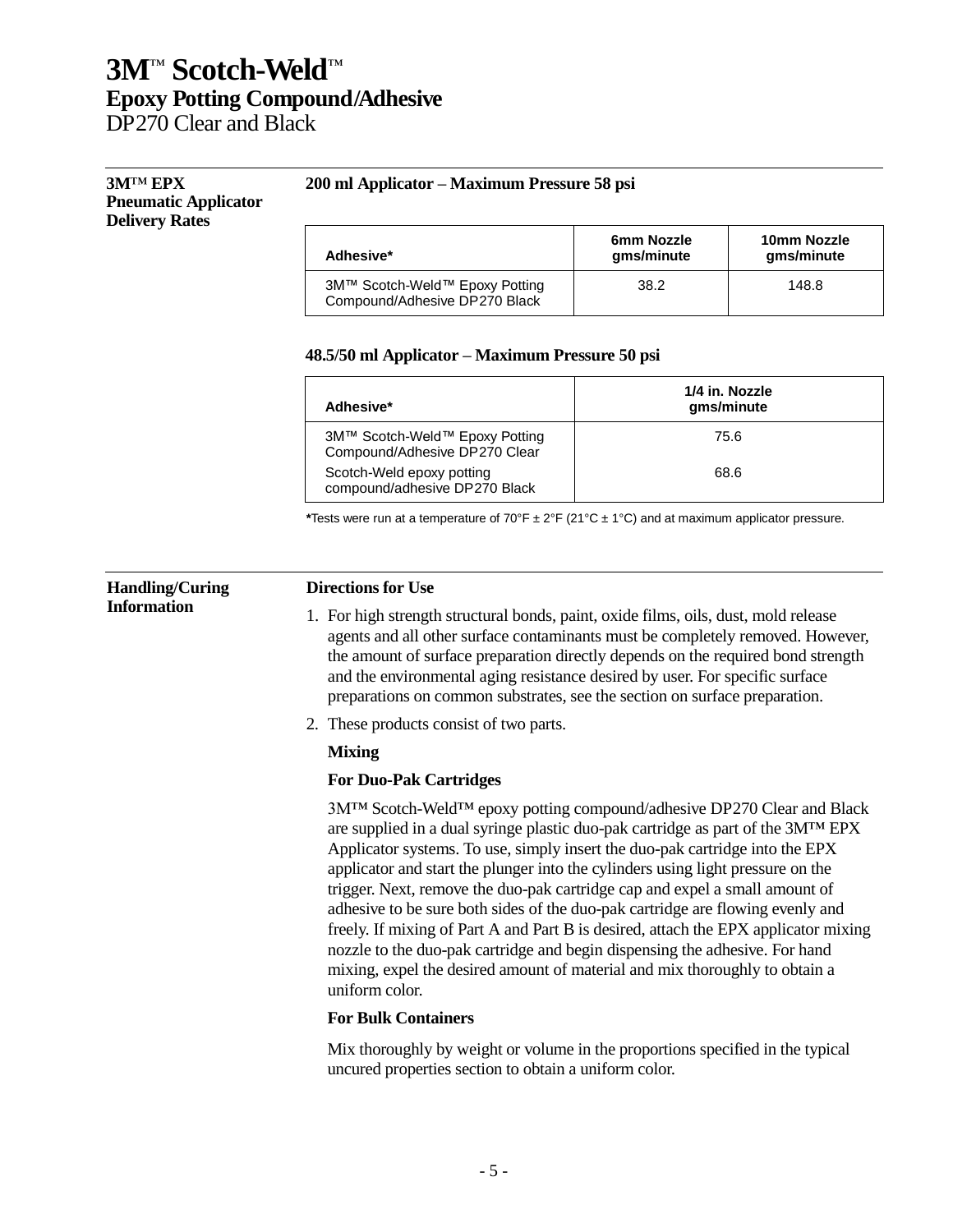DP270 Clear and Black

| <b>Handling/Curing</b><br><b>Information</b> (continued)                                                                                                                                                                                                                                                                                                                                                                                                                           | 3. For maximum bond strength apply product evenly to both surfaces to be joined.<br>4. Application to the substrates should be made within 70 minutes. Larger quantities<br>and/or higher temperatures will reduce this working time.<br>5. Join the adhesive coated surfaces and allow to cure at $60^{\circ}F(16^{\circ}C)$ or above until<br>firm. Heat up to $200^{\circ}F(93^{\circ}C)$ will speed curing.<br>6. The following times and temperatures will result in a full cure of these products. |  |                                                                                                                                                                                                                                                  |                                                        |
|------------------------------------------------------------------------------------------------------------------------------------------------------------------------------------------------------------------------------------------------------------------------------------------------------------------------------------------------------------------------------------------------------------------------------------------------------------------------------------|----------------------------------------------------------------------------------------------------------------------------------------------------------------------------------------------------------------------------------------------------------------------------------------------------------------------------------------------------------------------------------------------------------------------------------------------------------------------------------------------------------|--|--------------------------------------------------------------------------------------------------------------------------------------------------------------------------------------------------------------------------------------------------|--------------------------------------------------------|
|                                                                                                                                                                                                                                                                                                                                                                                                                                                                                    |                                                                                                                                                                                                                                                                                                                                                                                                                                                                                                          |  |                                                                                                                                                                                                                                                  |                                                        |
|                                                                                                                                                                                                                                                                                                                                                                                                                                                                                    |                                                                                                                                                                                                                                                                                                                                                                                                                                                                                                          |  |                                                                                                                                                                                                                                                  | <b>Application and</b><br><b>Equipment Suggestions</b> |
| 7. Keep parts from moving during cure. Contact pressure necessary. Maximum shear<br>strength is obtained with a 3-5 mil bond line.<br>8. Excess uncured adhesive can be cleaned up with ketone type solvents*.<br>*Note: When using solvents, extinguish all ignition sources, including pilot lights,<br>and follow the manufacturer's precautions and directions for use.<br><b>Adhesion Coverage:</b> A 0.005 in. thick bondline will yield a coverage of<br>320 sq. ft./gallon |                                                                                                                                                                                                                                                                                                                                                                                                                                                                                                          |  |                                                                                                                                                                                                                                                  |                                                        |
|                                                                                                                                                                                                                                                                                                                                                                                                                                                                                    |                                                                                                                                                                                                                                                                                                                                                                                                                                                                                                          |  |                                                                                                                                                                                                                                                  |                                                        |
|                                                                                                                                                                                                                                                                                                                                                                                                                                                                                    |                                                                                                                                                                                                                                                                                                                                                                                                                                                                                                          |  | These products may be applied by spatula, trowel or flow equipment.                                                                                                                                                                              |                                                        |
|                                                                                                                                                                                                                                                                                                                                                                                                                                                                                    |                                                                                                                                                                                                                                                                                                                                                                                                                                                                                                          |  | Two part mixing/proportioning/dispensing equipment is available for intermittent or<br>production line use. These systems are ideal because of their variable shot size and<br>flow rate characteristics and are adaptable to most applications. |                                                        |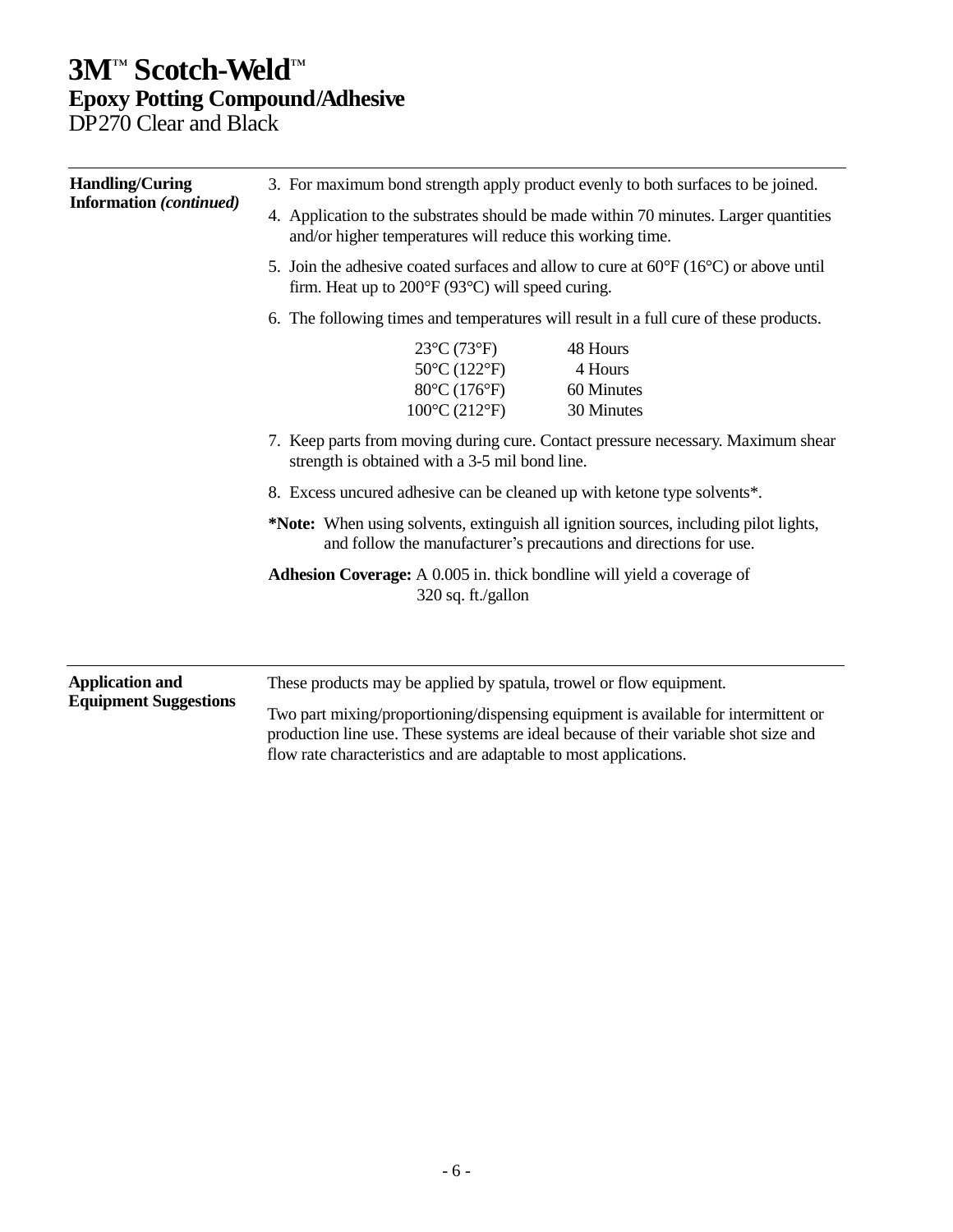DP270 Clear and Black

| <b>Surface Preparation</b> | For high strength structural bonds, paint, oxide films, oils, dust, mold release agents<br>and all other surface contaminants must be completely removed. However, the<br>amount of surface preparation directly depends on the required bond strength and the<br>environmental aging resistance desired by user. |                                                                                  |  |
|----------------------------|-------------------------------------------------------------------------------------------------------------------------------------------------------------------------------------------------------------------------------------------------------------------------------------------------------------------|----------------------------------------------------------------------------------|--|
|                            | The following cleaning methods are suggested for common surfaces:                                                                                                                                                                                                                                                 |                                                                                  |  |
|                            | <b>Steel</b>                                                                                                                                                                                                                                                                                                      |                                                                                  |  |
|                            | 1. Wipe free of dust with oil-free solvent such as acetone, isopropyl or alcohol<br>solvents.*                                                                                                                                                                                                                    |                                                                                  |  |
|                            | 2. Sandblast or abrade using clean fine grit abrasives.                                                                                                                                                                                                                                                           |                                                                                  |  |
|                            | 3. Wipe again with solvent to remove loose particles.                                                                                                                                                                                                                                                             |                                                                                  |  |
|                            | 4. If a primer is used, it should be applied within 4 hours after surface preparation.                                                                                                                                                                                                                            |                                                                                  |  |
|                            | <b>Aluminum</b>                                                                                                                                                                                                                                                                                                   |                                                                                  |  |
|                            | 1. Alkaline Degrease: Oakite 164 solution (9-11 oz./gallon water) at $190^{\circ}F \pm 10^{\circ}F$<br>$(88^{\circ}C \pm 5^{\circ}C)$ for 10-20 minutes. Rinse immediately in large quantities of cold<br>running water.                                                                                          |                                                                                  |  |
|                            | 2. Acid Etch: Place panels in the following solution for 10 minutes at $150^{\circ}F \pm 5^{\circ}F$<br>$(66^{\circ}C \pm 2^{\circ}C).$                                                                                                                                                                           |                                                                                  |  |
|                            | Sodium Dichromate<br>Sulfuric Acid, 66°Be<br>2024-T3 aluminum (dissolved)<br>Tap water as needed to balance                                                                                                                                                                                                       | 4.1 - 4.9 oz./gallon<br>38.5 - 41.5 oz./gallon<br>0.2 oz./gallon minimum         |  |
|                            | 3. Rinse: Rinse panels in clear running tap water.                                                                                                                                                                                                                                                                |                                                                                  |  |
|                            | 4. Dry: Air dry 15 minutes; force dry 10 minutes at $150^{\circ}F \pm 10^{\circ}F$ (66 $^{\circ}C \pm 5^{\circ}C$ ).                                                                                                                                                                                              |                                                                                  |  |
|                            | 5. If primer is to be used, it should be applied within 4 hours after surface<br>preparation.                                                                                                                                                                                                                     |                                                                                  |  |
|                            | <b>Plastics/Rubber</b>                                                                                                                                                                                                                                                                                            |                                                                                  |  |
|                            | 1. Wipe with isopropyl alcohol.*                                                                                                                                                                                                                                                                                  |                                                                                  |  |
|                            | 2. Abrade using fine grit abrasives.                                                                                                                                                                                                                                                                              |                                                                                  |  |
|                            | 3. Wipe with isopropyl alcohol.*                                                                                                                                                                                                                                                                                  |                                                                                  |  |
|                            | <b>Glass</b>                                                                                                                                                                                                                                                                                                      |                                                                                  |  |
|                            | 1. Solvent wipe surface using acetone or MEK.*                                                                                                                                                                                                                                                                    |                                                                                  |  |
|                            | 2. Apply a thin coating (0.0001 in. or less) of 3M™ Scotch-Weld™ Metal Primer<br>before bonding.                                                                                                                                                                                                                  | EC3901 to the glass surfaces to be bonded and allow the primer to dry 60 minutes |  |

**\*Note:** When using solvents, extinguish all ignition sources, including pilot lights, and follow the manufacturer's precautions and directions for use.